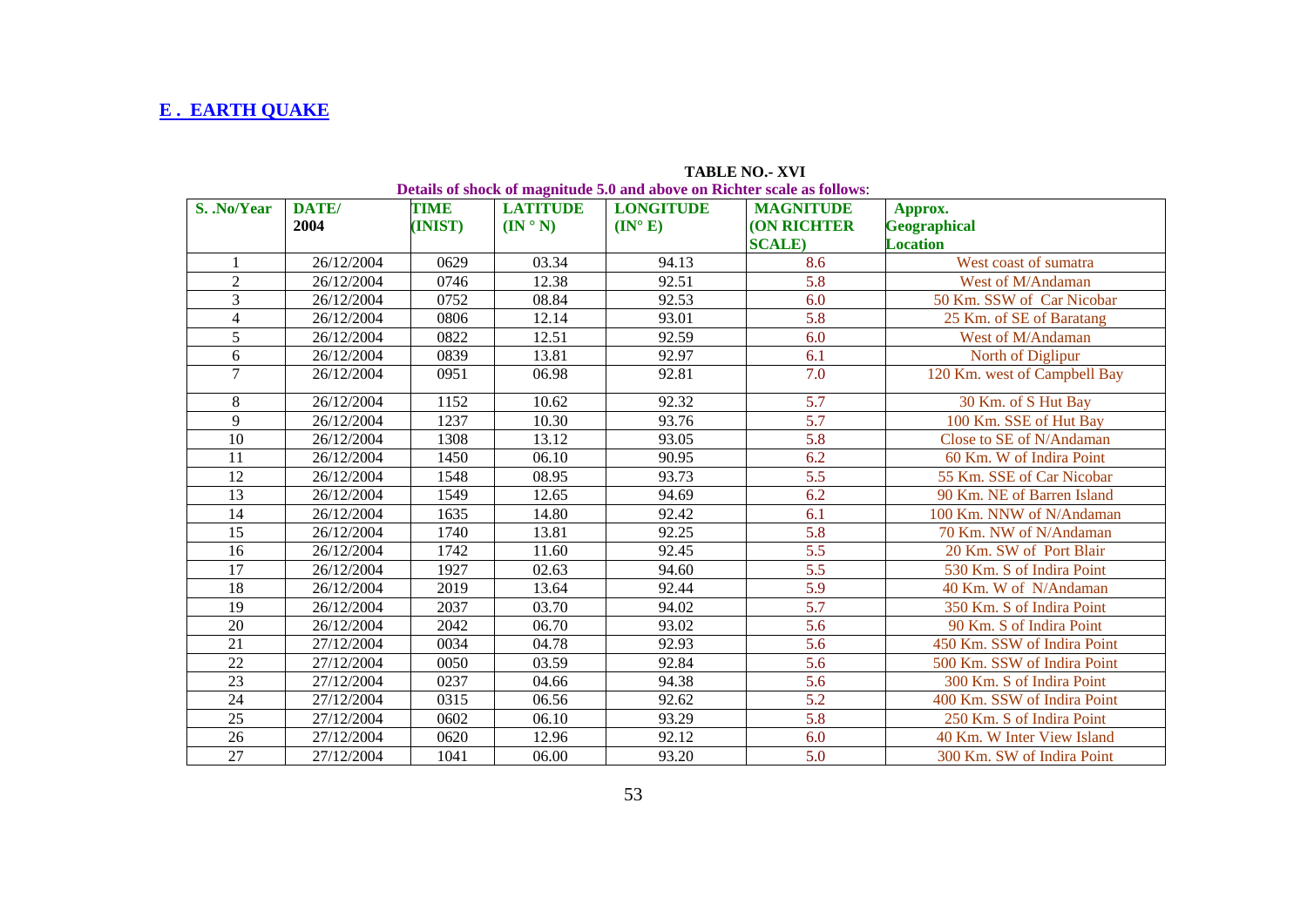| 28              | 27/12/2004              | 1229 | 03.01 | 95.54 | 5.4              | 450 Km. SSE of Indira Point       |
|-----------------|-------------------------|------|-------|-------|------------------|-----------------------------------|
| 29              | 27/12/2004              | 1509 | 05.97 | 93.42 | 5.8              | 150 Km. SSW of Indira point       |
| 30              | 27/12/2004              | 1535 | 04.78 | 95.12 | 5.3              | 350 Km. SSE of Indira Point       |
| $\overline{31}$ | 27/12/2004              | 1616 | 13.63 | 93.10 | 5.4              | Very close to NE of N/Andaman     |
| 32              | 27/12/2004              | 1728 | 08.37 | 92.28 | $\overline{5.1}$ | 70 Km. W of Chowra Island         |
| 33              | 27/12/2004              | 2017 | 13.49 | 91.46 | 5.9              | 150 Km. W of N/Andaman            |
| 34              | 27/12/2004              | 2050 | 08.57 | 93.60 | 5.0              | 100 Km. N of Nancowry Island      |
| $\overline{35}$ | $\overline{27/12/2004}$ | 2310 | 06.11 | 92.22 | 5.4              | 350 Km. SW of Indira Point        |
| 36              | 28/12/2004              | 0044 | 11.57 | 91.54 | 5.3              | 90 Km. W of Port Blair            |
| 37              | 28/12/2004              | 0059 | 08.57 | 93.64 | 5.4              | 120 Km. N of Nancowry Island      |
| 38              | 28/12/2004              | 0141 | 03.27 | 95.51 | 5.8              | 500 Km. SSE of Indira Point       |
| $\overline{39}$ | 28/12/2004              | 0206 | 09.41 | 93.89 | $\overline{5.3}$ | 130 Km. ENE of Car Nicobar        |
| 40              | 28/12/2004              | 0528 | 08.17 | 91.77 | 5.0              | 130 Km. W of Katchal Island       |
| 41              | 28/12/2004              | 0608 | 07.74 | 94.49 | 5.4              | 100 Km. E of Indira Point         |
| 42              | 28/12/2004              | 0850 | 06.23 | 93.25 | $\overline{5.5}$ | 240 Km. SSW of Indira Point       |
| 43              | 28/12/2004              | 1106 | 09.60 | 93.70 | 5.0              | 130 Km. ENE of Car Nicobar        |
| 44              | 28/12/2004              | 1622 | 10.60 | 91.30 | 5.0              | 150 Km. SW of Hut Bay             |
| 45              | 28/12/2004              | 1648 | 05.50 | 95.24 | 5.4              | 200 Km. SE of Indira Point        |
| 46              | 28/12/2004              | 1837 | 07.15 | 92.12 | 5.3              | 130 Km. W of Campbell Bay         |
| 47              | 28/12/2004              | 2019 | 04.50 | 94.48 | 5.3              | 350 Km. S of Indira Point         |
| 48              | 28/12/2004              | 2241 | 10.05 | 92.79 | 5.1              | 80 Km. NNW of Car Nicobar         |
| 49              | 29/12/2004              | 0125 | 08.93 | 92.83 | $\overline{5.2}$ | 60 Km. SSE of Car Nicobar         |
| 50              | 29/12/2004              | 0710 | 08.27 | 92.77 | 5.7              | Very close to SW of Chowra Island |
| 51              | 29/12/2004              | 0721 | 09.18 | 93.57 | 6.1              | 80 Km. ESE of Car Nicobar         |
| 52              | 29/12/2004              | 0744 | 12.17 | 91.35 | 5.4              | 100 Km. W of Port Blair           |
| $\overline{53}$ | 29/12/2004              | 1127 | 08.80 | 92.80 | 5.8              | 45 Km. S of Car Nicobar           |
| 54              | 29/12/2004              | 1149 | 09.43 | 93.24 | 5.4              | 40 Km. E of Car Nicobar           |
| 55              | 29/12/2004              | 1159 | 12.94 | 92.16 | 5.1              | 120 Km. NNW of Port Blair         |
| $\overline{56}$ | 29/12/2004              | 1201 | 13.21 | 92.15 | 5.2              | 90 Km. W of N/Andaman             |
| 57              | 29/12/2004              | 1540 | 08.34 | 93.10 | 5.0              | 40 Km. NW of Katchal Island       |
| $\overline{58}$ | 29/12/2004              | 1920 | 07.70 | 94.61 | 5.1              | 150 Km. E of Chowra Island        |
| 59              | 30/12/2004              | 0243 | 05.94 | 94.59 | 5.8              | 180 Km. SE of Indira Point        |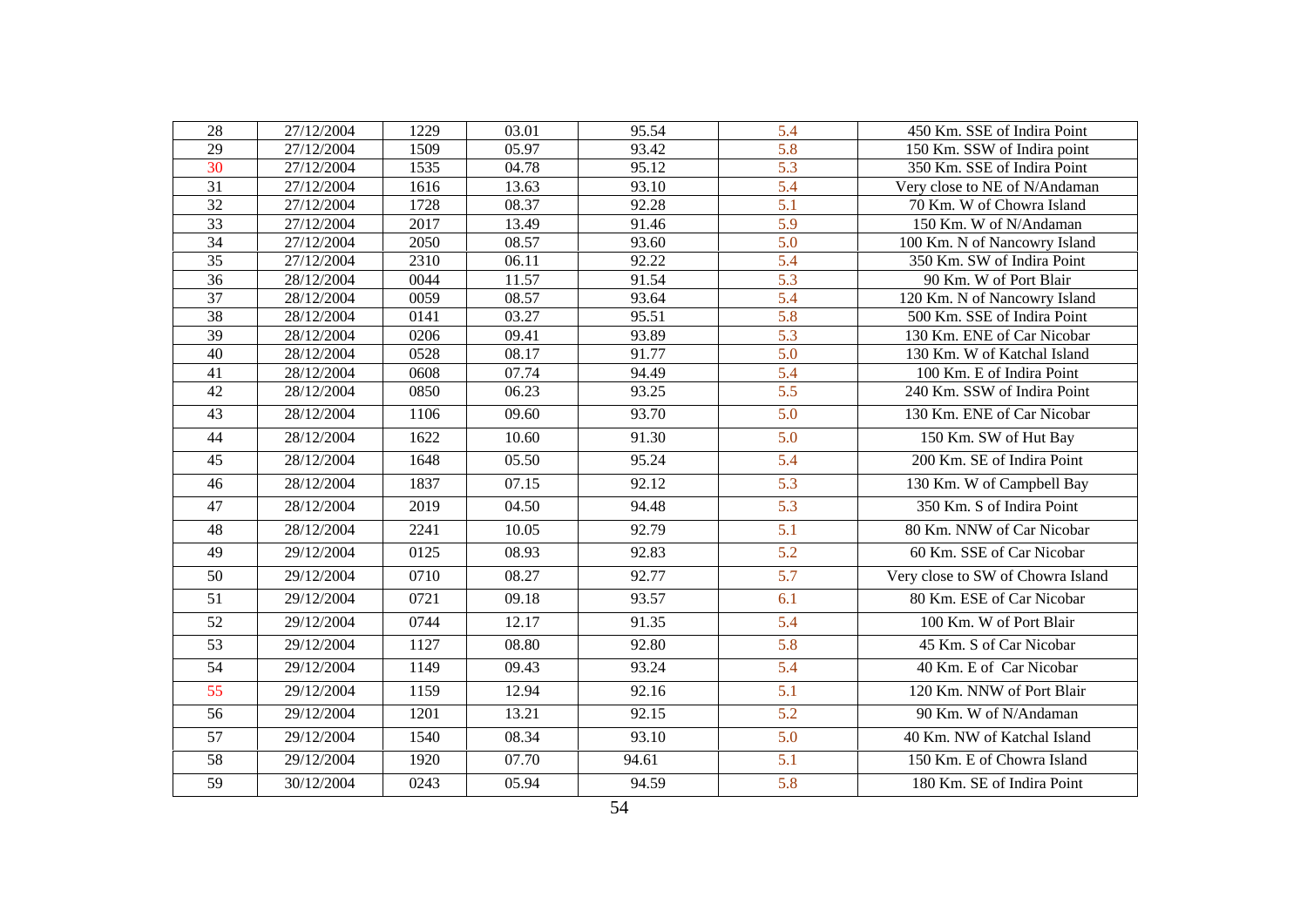| 60              | 30/12/2004       | 0426  | 07.47  | 93.94 | 5.2              | 80 Km. E of Indira Point    |
|-----------------|------------------|-------|--------|-------|------------------|-----------------------------|
| 61              | 30/12/2004       | 0444  | 07.95  | 92.20 | 5.2              | 140 Km. W of Katchal Island |
| 62              | 30/12/2004       | 0634  | 02.29  | 96.29 | 5.5              | 650 Km. SSE of Indira Point |
| 63              | 30/12/2004       | 2305  | 07.69  | 92.65 | 5.4              | 200 Km W of Indira Point    |
| 64              | 30/12/2004       | 2328  | 12.62  | 92.10 | $\overline{5.5}$ | 70 Km S of M/Andaman        |
| 65              | 31/12/2004       | 0048  | 05.01  | 95.50 | 5.2              | 200 Km SE of Indira Point   |
| 66              | 31/12/2004       | 0306  | 06.68  | 93.72 | $\overline{5.5}$ | Very close to Indira Point  |
| 67              | 31/12/2004       | 0435  | 06.74  | 93.99 | 5.2              | 40 Km E of Kondul Island    |
| 68              | 31/12/2004       | 0754  | 07.22  | 92.09 | $\overline{5.8}$ | 180 Km W of Kondul Island   |
| 69              | 31/12/2004       | 11.24 | 11.054 | 91.93 | 5.8              | 60 Km SW of P/Blair         |
| $\overline{70}$ | 31/12/2004       | 1423  | 06.80  | 92.90 | 5.1              | 120 Km W of CarNicobar      |
| 71              | 31/12/2004       | 1527  | 08.00  | 93.20 | 5.3              | 20 Km W of Katchal Island   |
| $\overline{72}$ | 31/12/2004       | 1629  | 08.20  | 95.80 | $\overline{5.1}$ | 350 Km E of CarNicobar      |
| 73              | 31/12/2004       | 1735  | 06.50  | 92.90 | 5.8              | 100 Km W of Indira Point    |
| $\overline{74}$ | 31/12/2004       | 1912  | 04.70  | 95.20 | $\overline{5.7}$ | 350 Km SE of Indira Point   |
| 75              | 31/12/2004       | 2009  | 05.40  | 93.39 | 5.5              | 250 Km SW of Indira Point   |
| 76              | 31/12/2004       | 2146  | 08.96  | 94.10 | 5.4              | 140 Km ESE of CarNicobar    |
| 77              | 31/12/2004       | 2318  | 05.66  | 93.97 | 5.5              | 150 Km SSE of Indira Point  |
| 78              | 31/12/2004       | 2332  | 08.10  | 91.92 | 5.2              | 150 Km W of CarNicobar      |
|                 | <b>Year 2005</b> |       |        |       |                  |                             |
| 1.              | 01/01/2005       | 0340  | 09.28  | 92.97 | 5.0              | 30 Km E of CarNicobar       |
| 2.              | 01/01/2005       | 0726  | 04.33  | 94.63 | 5.2              | 400 Km SSE of Indira Point  |
| 3.              | 01/01/2005       | 0933  | 06.05  | 93.23 | 5.5              | 100 Km W of Indira Point    |
| 4.              | 01/01/2005       | 1156  | 05.60  | 91.70 | 6.3              | 240 Km SW of Indira Point   |
| 5.              | 01/01/2005       | 1959  | 07.80  | 92.50 | 5.6              | 100 Km W of Katchal Island  |
| 6.              | 01/01/2005       | 2259  | 08.89  | 91.19 | 5.0              | 70 Km NW of CarNicobar      |
| 7.              | 02/01/2005       | 0038  | 08.14  | 93.97 | 5.9              | 70 Km E of Katchal Island   |
| 8.              | 02/01/2005       | 0353  | 09.03  | 93.98 | 5.0              | 110 Km ESE of CarNicobar    |
| 9.              | 02/01/2005       | 0358  | 08.01  | 91.99 | 5.5              | 110 Km W of Katchal Island  |
| 10.             | 02/01/2005       | 0442  | 06.61  | 92.15 | 5.0              | 240 Km SW of Indira Point   |
|                 |                  |       |        | 55    |                  |                             |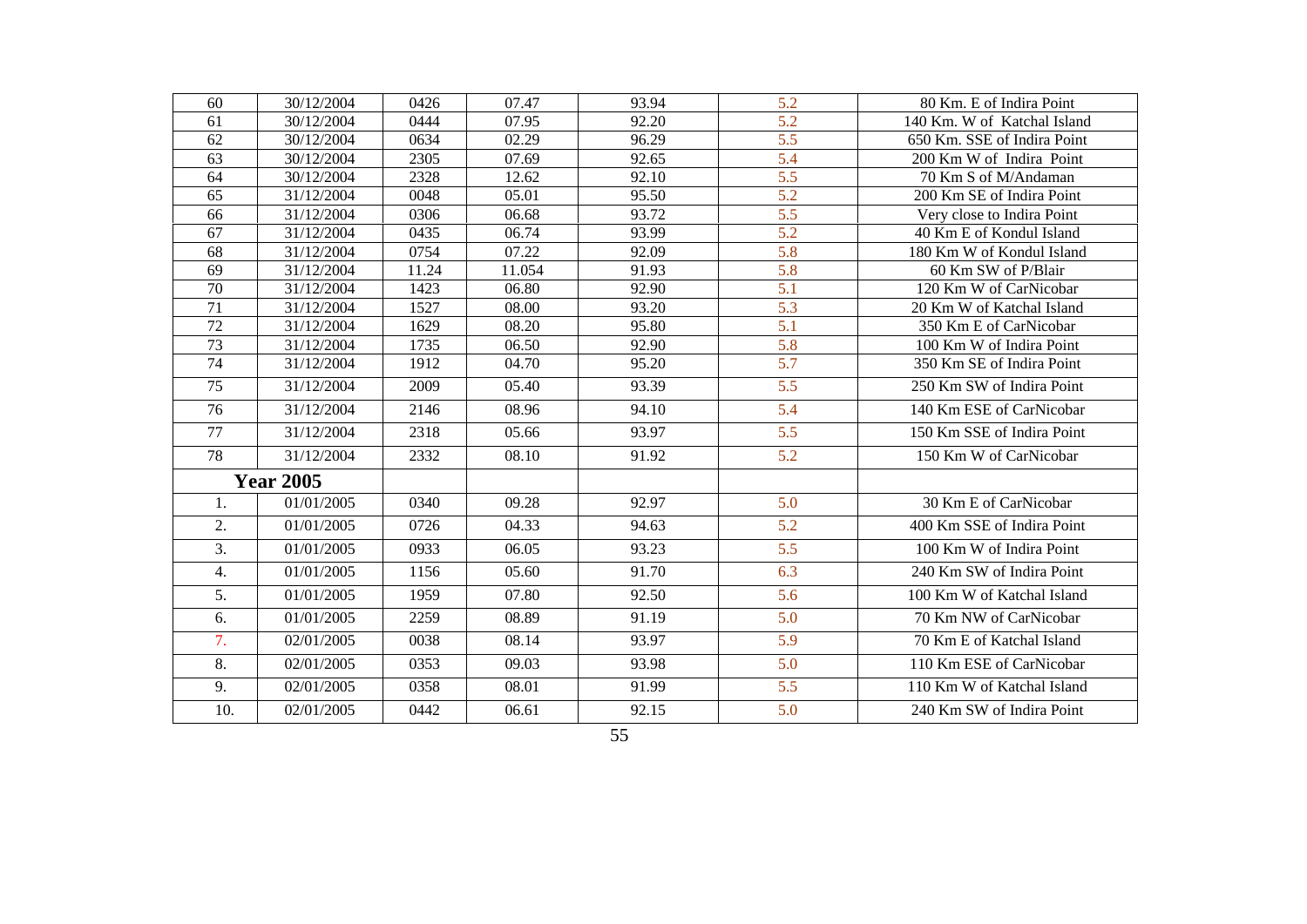| 11.               | 02/01/2005 | 1358 | 02.80 | 94.70 | 5.2              | 520Km SSE of Indira Point         |
|-------------------|------------|------|-------|-------|------------------|-----------------------------------|
| 12.               | 02/01/2005 | 1743 | 06.14 | 92.94 | $\overline{5.2}$ | 240Km SSW of Indira Point         |
| 13.               | 02/01/2005 | 2106 | 06.48 | 91.99 | 6.0              | 200Km SW of Indira Point          |
| 14.               | 03/01/2005 | 1444 | 10.90 | 91.99 | 5.0              | 35 Km W of HutBay                 |
| 15.               | 04/01/2005 | 0106 | 06.20 | 92.20 | $\overline{5.3}$ | 300Km SW of Great Nicobar         |
| 16.               | 04/01/2005 | 0735 | 05.50 | 91.80 | 5.3              | 250 Km SW of Indira Point         |
| 17.               | 04/01/2005 | 1443 | 10.50 | 91.40 | 6.0              | 120Km W of H/Bay                  |
| 18.               | 04/01/2005 | 1746 | 09.25 | 93.55 | 5.0              | 100Km .NE of Car Nicobar          |
| 19.               | 04/01/2005 | 1826 | 07.70 | 92.67 | 5.4              | 90Km SW of Katchal Island         |
| 20.               | 04/01/2005 | 2049 | 05.91 | 93.79 | 5.3              | 90Km S of Indira Point            |
| 21.               | 04/01/2005 | 2357 | 05.69 | 93.61 | $\overline{5.3}$ | 140Km S of Indira Point           |
| $\overline{22}$ . | 05/01/2005 | 0038 | 06.09 | 93.92 | $\overline{5.2}$ | 100 Km S of Indira Point          |
| $\overline{23}$ . | 05/01/2005 | 0045 | 10.70 | 91.53 | $\overline{5.5}$ | 100 Km W of Hut Bay               |
| $\overline{24}$ . | 05/01/2005 | 1103 | 04.40 | 93.30 | 5.5              | 300 Km SSW of Indira Point        |
| $\overline{25}$ . | 05/01/2005 | 1403 | 13.40 | 92.40 | $\overline{5.4}$ | 50 Km NW of Interview Island      |
| 26.               | 05/01/2005 | 1802 | 08.00 | 93.20 | 5.3              | 30 Km W of Katchal Island         |
| 27.               | 05/01/2005 | 2005 | 06.20 | 93.8  | 5.4              | 10 Km SSW of Great Nicobar Island |
| 28.               | 05/01/2005 | 2024 | 06.50 | 93.6  | $\overline{5.8}$ | 35 Km W of Great Nicobar Island   |
| 29.               | 06/01/2005 | 0542 | 06.30 | 92.1  | 5.7              | 190 Km W of Indira Point          |
| 30.               | 06/01/2005 | 1022 | 07.10 | 91.8  | 5.2              | 200Km W of Indira Point           |
| 31.               | 06/01/2005 | 1324 | 11.06 | 93.60 | 5.6              | 40Km NE of Hut Bay                |
| 32.               | 06/01/2005 | 1726 | 11.36 | 91.57 | 5.1              | 130Km WSW of Port Blair           |
| 33.               | 07/01/2005 | 1330 | 07.30 | 93.50 | 5.7              | 30Km W of Little Nicobar          |
| 34.               | 07/01/2005 | 1619 | 08.30 | 92.4  | 5.4              | 70 Km WNW of Chowra Island        |
| 35.               | 08/01/2005 | 0021 | 06.40 | 92.2  | 5.2              | 240 Km SW Indira Point            |
| 36.               | 08/01/2005 | 0819 | 13.40 | 93.00 | 5.0              | 40 Km SE of Sound Island          |
| $\overline{37}$ . | 08/01/2005 | 1101 | 10.70 | 91.80 | $\overline{5.2}$ | 50 Km SSW of Hut Bay              |
| 38.               | 08/01/2005 | 1129 | 05.30 | 93.60 | 5.0              | 250 Km S of Indira Point          |
| 39.               | 08/01/2005 | 1802 | 11.90 | 92.70 | 5.3              | 30 Km N of Port Blair             |
| 40.               | 08/01/2005 | 2030 | 04.70 | 91.30 | 5.2              | <b>Indian Ocean</b>               |
| 41.               | 09/01/2005 | 2247 | 05.40 | 93.50 | 5.4              | 280 Km SW of Indira Point         |
| 42.               | 10/01/2005 | 0343 | 05.40 | 94.00 | 6.2              | 240 Km of SSW of Indira Point     |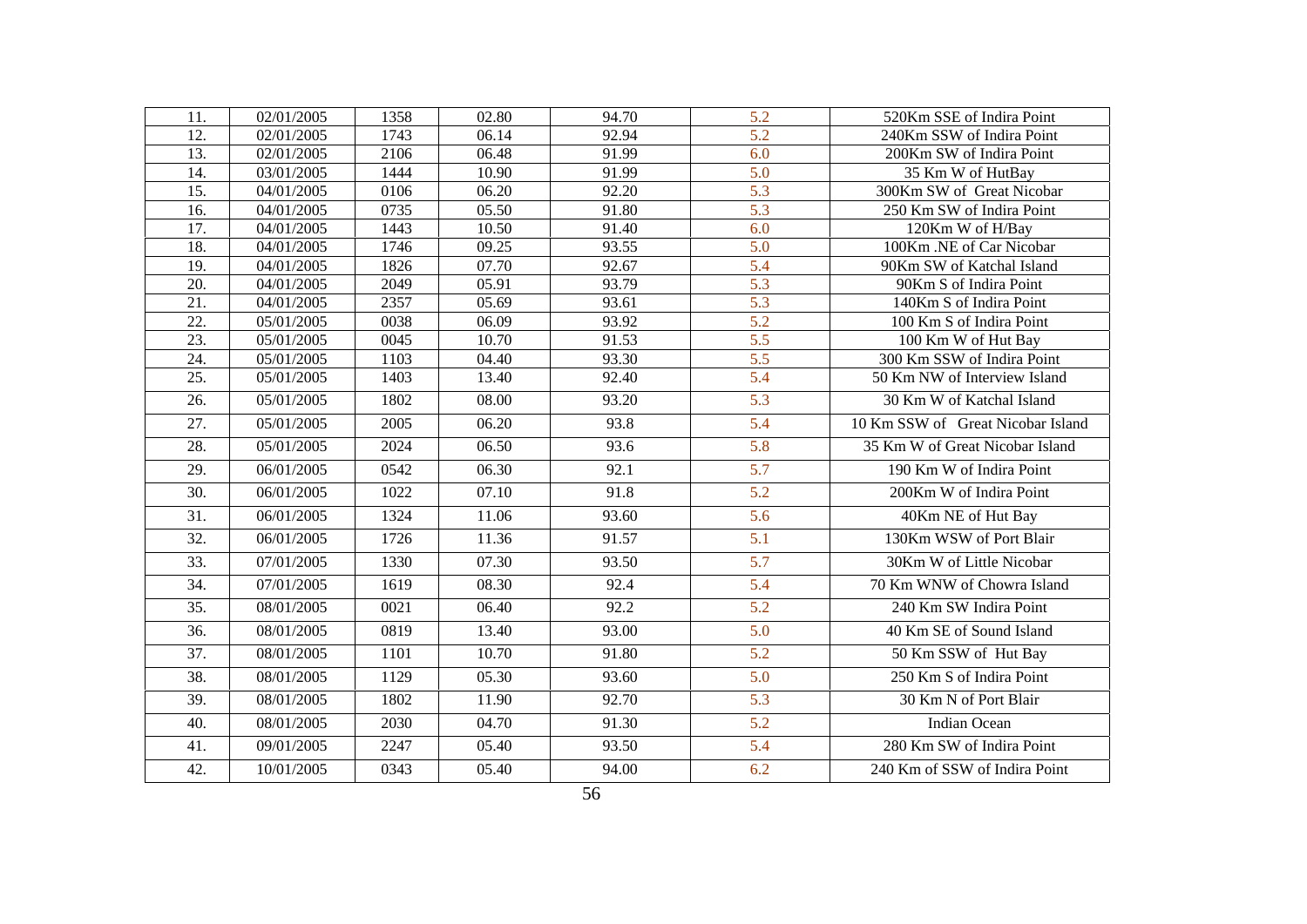| 43. | 11/01/2005 | 1120 | 08.70 | 93.70 | 5.2              | 55 Km NE of Chowra Island          |
|-----|------------|------|-------|-------|------------------|------------------------------------|
| 44. | 12/01/2005 | 0426 | 12.40 | 91.00 | $\overline{5.0}$ | 300 Km W of Interview Island       |
| 45. | 12/01/2005 | 1928 | 05.60 | 93.60 | $\overline{5.4}$ | 200 Km S of Indira Point           |
| 46. | 13/01/2005 | 0015 | 06.90 | 96.10 | $\overline{5.1}$ | 240 Km SE of Indira Point          |
| 47. | 13/01/2005 | 1100 | 12.20 | 92.30 | 5.1              | 77 Km NW of Port Blair             |
| 48. | 13/01/2005 | 1423 | 06.00 | 93.00 | $\overline{5.1}$ | 140 Km S of Indira Point           |
| 49. | 14/01/2005 | 2152 | 09.3  | 93.30 | 5.0              | Nicobar Island                     |
| 50. | 14/01/2005 | 2318 | 12.2  | 92.50 | 5.1              | 80 Km NW of Portblair              |
| 51. | 15/01/05   | 1317 | 15.3  | 92.2  | 5.4              | 300 Km NNW of Sound Islands        |
| 52. | 20/01/05   | 0221 | 4.5   | 92.0  | 5.2              | 240 Km SW of Indira Point          |
| 53. | 20/01/05   | 2048 | 13.6  | 92.5  | 5.0              | 45 Km NW of Interview Islands      |
| 54. | 21/01/05   | 0057 | 07.4  | 92.8  | $\overline{5.2}$ | 110 Km W of Little Nicobar         |
| 55. | 22/01/05   | 1829 | 6.0   | 94.5  | 5.0              | 330 Km SW of Indira Point          |
| 56. | 23/01/05   | 0008 | 14.4  | 92.0  | 5.0              | 150 Km of Interview Island         |
| 57. | 23/01/05   | 1001 | 5.5   | 92.5  | 5.1              | 220 Km SW of Indira Point          |
| 58. | 24/01/05   | 0947 | 7.5   | 91.8  | 6.5              | 220 Km W of Indira Point           |
| 59. | 24/1/05    | 2330 | 9.1   | 94.5  | 5.0              |                                    |
| 60. | 26/01/05   | 2301 | 8.4   | 93.9  | 5.7              | East coast of Car Nicobar          |
| 61. | 27/01/05   | 0330 | 1.1   | 97.1  | 5.4              |                                    |
| 62. | 27/01/05   | 0929 | 7.7   | 93.6  | 5.4              | Off North coast of Little Nicobar  |
| 63. | 27/01/05   | 1052 | 08.1  | 93.1  | 5.0              | Near Camorta Islands               |
| 64. | 27/01/05   | 1227 | 8.8   | 93.8  | 5.8              | Off North coastof Camorta Islands  |
| 65. | 27/01/05   | 1256 | 8.8   | 94.0  | 5.6              | Off North coastof Camorta Islands  |
| 66. | 27/01/05   | 1306 | 8.9   | 93.9  | 5.4              | Off North coastof Camorta Islands  |
| 67. | 27/01/05   | 1349 | 8.8   | 93.8  | 5.5              | Off North coast of Camorta Islands |
| 68. | 27/01/05   | 1407 | 9.3   | 94.2  | 5.1              | Off East coast of Carnicobar       |
| 69. | 27/01/05   | 1412 | 8.2   | 93.2  | 5.3              | West coast of Camorta Islands      |
| 70. | 27/01/05   | 1441 | 7.6   | 94.9  | 5.1              | Off East coast of Carnicobar       |
| 71. | 27/01/05   | 1456 | 8.6   | 93.9  | 5.2              | Off East coast of Camorta Islands  |
| 72. | 27/01/05   | 1523 | 8.9   | 93.9  | 5.4              | Off East coast of Carnicobar       |
| 73. | 27/01/05   | 1628 | 8.8   | 94.0  | 5.1              | Off East coast of Car Nicobar      |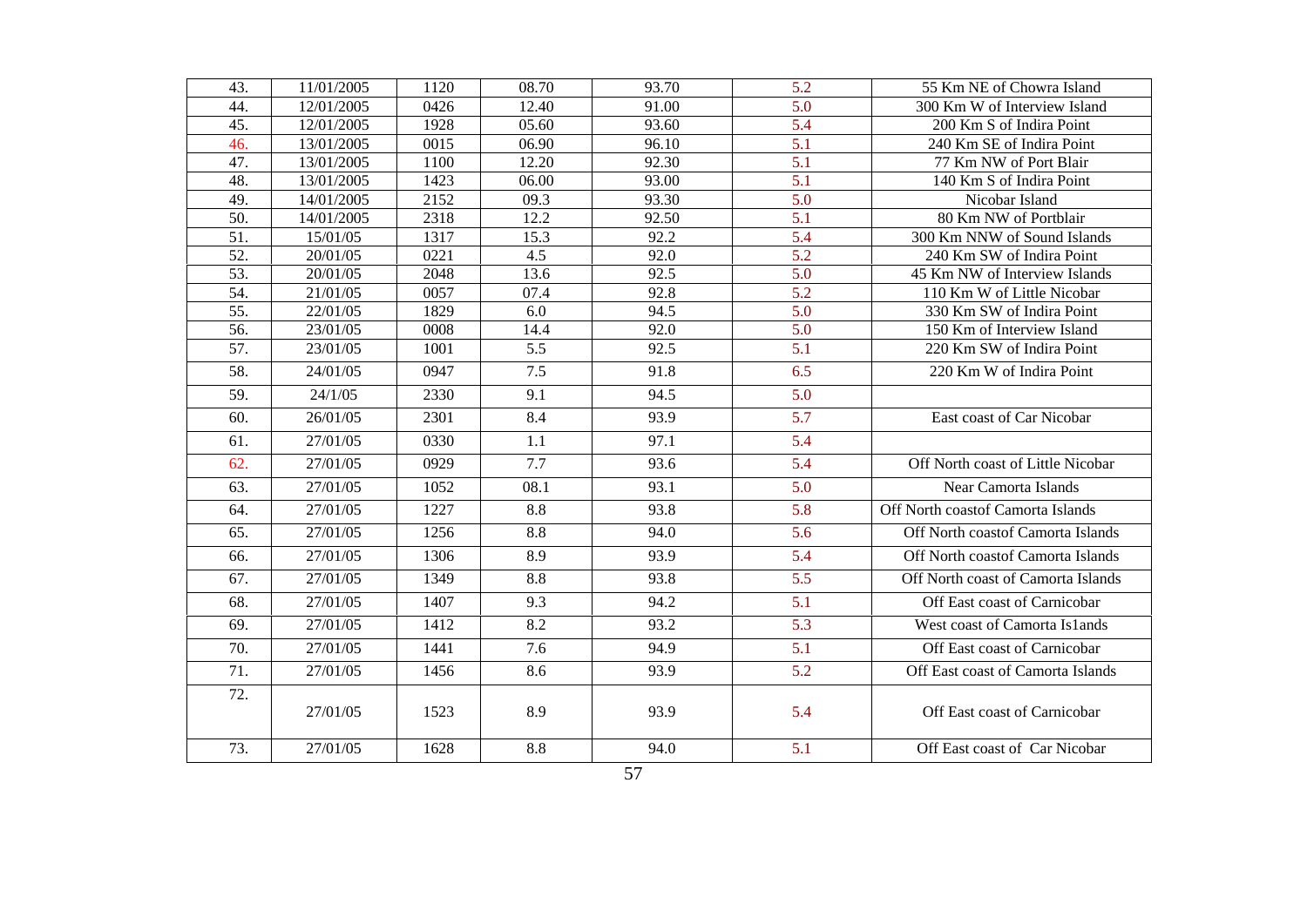| 74.  | 27/01/05 | 1714 | 8.8              | 93.8 | 5.0              | Off East coast of Carnicobar      |
|------|----------|------|------------------|------|------------------|-----------------------------------|
| 75.  | 27/01/05 | 1718 | 8.8              | 93.8 | 5.6              | Off East coast of Carnicobar      |
| 76.  | 27/01/05 | 2054 | 7.6              | 96.6 | $\overline{5.1}$ | 220 Km East of Indira Point       |
| 77.  | 27/01/05 | 2105 | 8.5              | 93.8 | $\overline{5.3}$ | Off East coast of Camorta Islands |
| 78.  | 27/01/05 | 2229 | 8.0              | 93.4 | 5.4              | Off East coast of Camorta Islands |
| 79.  | 27/01/05 | 2311 | 8.4              | 93.5 | 5.4              | Off East coast of Camorta Islands |
| 80.  | 28/01/05 | 0023 | 8.3              | 93.8 | 5.1              | Off East coast of Camorta Islands |
| 81.  | 28/01/05 | 0140 | 6.9              | 93.8 | 5.1              | Off East coast of Great Nicobar   |
| 82.  | 28/01/05 | 0148 | 7.3              | 92.2 | 5.1              | Off West coast of Little Nicobar  |
| 83.  | 28/01/05 | 0215 | 8.3              | 93.4 | $\overline{5.2}$ | Off East coast of Camorta Islands |
| 84.  | 28/01/05 | 0231 | 9.6              | 93.8 | $\overline{5.2}$ | Off East coast of Little Andaman  |
| 85.  | 28/01/05 | 0328 | 8.0              | 94.2 | $\overline{5.3}$ | Off East coast of Camorta Islands |
| 86.  | 28/01/05 | 0411 | 8.8              | 93.8 | $\overline{5.5}$ | Off East coast of Camorta Islands |
| 87.  | 28/01/05 | 0457 | 8.5              | 93.7 | 5.2              | Off East coast of Camorta Islands |
| 88.  | 28/01/05 | 0902 | $\overline{7.2}$ | 92.0 | 5.3              | 220 Km W of Little Nicobar        |
| 89.  | 28/01/05 | 1035 | 8.5              | 94.5 | 5.1              | Near Indira Point                 |
| 90.  | 28/01/05 | 1109 | 9.6              | 95.2 | 5.2              | 450 Km E of Great Nicobar         |
| 91.  | 28/01/05 | 1141 | 8.7              | 93.7 | 5.6              | 60 Km NW of Chowra Island         |
| 92.  | 28/01/05 | 1319 | 8.3              | 93.3 | 5.3              | 60 Km W of Chowra Island          |
| 93.  | 28/01/05 | 1723 | 8.7              | 93.8 | 5.4              | 100 Km NW of Chowra Island        |
| 94.  | 28/01/05 | 1807 | 8.7              | 93.7 | 5.2              | 90 Km NW of Chowra Island         |
| 95.  | 28/01/05 | 2320 | 8.3              | 94.5 | $\overline{5.3}$ | 90 Km E of Chowra Island          |
| 96.  | 29/01/05 | 0049 | 8.9              | 93.8 | 5.4              | 85 Km SE of<br>CarNicobar         |
| 97.  | 29/01/05 | 0406 | 8.6              | 93.6 | 5.2              | 100 Km SE of<br>CarNicobar        |
| 98.  | 29/01/05 | 0644 | 8.2              | 93.2 | 5.3              | 50 Km of Katchal Islands          |
| 99.  | 29/01/05 | 0720 | 9.2              | 95.5 | 5.3              | 240 Km E of Car Nicobar           |
| 100. | 29/01/05 | 0908 | 9.2              | 94.1 | 5.4              | 140 Km E of Car Nicobar           |
| 101. | 29/01/05 | 1114 | 13.2             | 92.7 | 5.4              | 70 Km SW of Diglipur (N/A)        |
| 102. | 29/01/05 | 2207 | 8.3              | 94.3 | 5.1              | 60 Km E of Chowra Islands         |
| 103. | 30/01/05 | 0036 | 7.8              | 92.9 | 5.3              | 40 Km SW of Katchal               |
| 104. | 30/01/05 | 0139 | 8.7              | 93.8 | 5.4              | 140 Km SE of Car Nicobar          |
| 105. | 30/01/05 | 0159 | 9.9              | 94.9 | 5.7              | 340 Km SE of Hut bay              |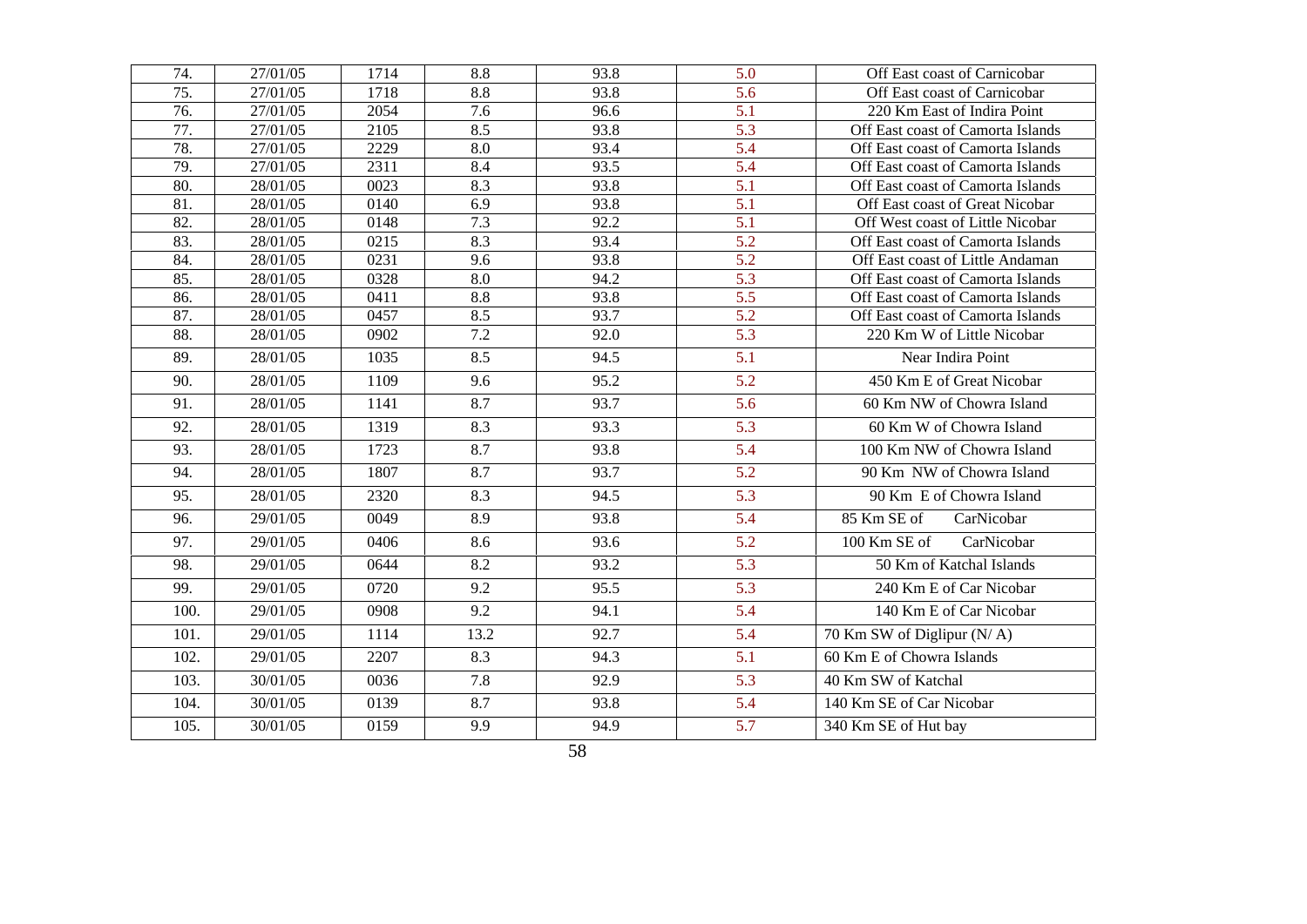| 106. | 30/01/05 | 0334 | 8.5              | 95.4 | 5.2              | 300 Km E of Car Nicobar          |
|------|----------|------|------------------|------|------------------|----------------------------------|
| 107. | 30/01/05 | 0537 | 9.1              | 94.0 | $\overline{5.3}$ | 140 Km SE of Car Nicobar         |
| 108. | 30/01/05 | 0604 | 9.0              | 94.4 | 5.0              | 120 Km SE of Car Nicobar         |
| 109. | 30/01/05 | 0756 | 9.3              | 94.2 | 5.1              | 150Km E of Car Nicobar           |
| 110. | 30/01/05 | 0805 | 8.7              | 93.8 | 5.3              | 100 Km NE of Chowra Islands      |
| 111. | 30/01/05 | 0844 | 6.9              | 91.9 | $\overline{5.3}$ | 190 Km W of Cambellbay           |
| 112. | 30/01/05 | 1156 | 13.8             | 92.6 | 5.0              | 100 Km NW of Sound Islands       |
| 113. | 30/01/05 | 1232 | 13.3             | 92.7 | 5.0              | 70 Km NW of Sound Islands        |
| 114. | 30/01/05 | 1400 | 8.4              | 93.4 | 5.0              | 50 Km E of Chowra Islands        |
| 115. | 30/01/05 | 2103 | 8.6              | 93.9 | $\overline{5.5}$ | 90 Km E of Chowra Islands        |
| 116. | 31/01/05 | 0310 | 11.5             | 91.7 | 5.1              | 180 Km W of Portblair            |
| 117. | 31/01/05 | 2200 | 8.8              | 93.9 | $\overline{5.2}$ | East coast of CarNicobar         |
| 118. | 01/02/05 | 0638 | $\overline{8.8}$ | 93.8 | $\overline{5.3}$ | East coast of CarNicobar         |
| 119. | 01/02/05 | 1605 | 10.3             | 94.5 | 5.2              | 330Km East of Hut bay            |
| 120. | 01/02/05 | 1925 | 10.8             | 94.8 | 5.2              | 360Km East of Hut bay            |
| 121. | 01/02/05 | 1946 | 6.2              | 94.2 | 5.2              | 280 Km S of Indira Point         |
| 122. | 02/02/05 | 0700 | 10.1             | 94.5 | 5.0              | 300Km East of Hut bay            |
| 123. | 02/02/05 | 1853 | 9.3              | 94.4 | 5.2              | Off east coast of car Nicobar    |
| 124. | 03/02/05 | 0211 | 7.2              | 92.1 | 5.2              | Off west coast of Great Nicobar  |
| 125. | 03/02/05 | 0526 | 9.6              | 94.5 | 5.1              | Off east coast of Car Nicobar    |
| 126. | 03/02/05 | 1021 | 6.4              | 92.1 | 5.8              | Off coast of Great Nicobar       |
| 127. | 04/02/05 | 1515 | 8.9              | 93.9 | $\overline{5.5}$ | Off east coast of Car Nicobar    |
| 128. | 05/02/05 | 2306 | 8.4              | 93.6 | 5.8              | Off North coast of Camorta       |
| 129. | 06/02/05 | 0954 | 14.0             | 93.0 | 5.6              | Off North Coast of North Andaman |
| 130. | 06/02/05 | 1137 | 7.7              | 94.1 | 5.4              | 60 Km SE of Nancowary            |
| 131. | 06/02/05 | 1643 | 8.9              | 92.6 | $\overline{5.1}$ | North coast of Camorta           |
| 132. | 07/02/05 | 0544 | 8.2              | 93.4 | 5.3              | East coast of Camorta            |
| 133. | 09/02/05 | 0816 | 7.1              | 91.9 | 5.5              | Off West coast of Great Nicobar  |
| 134. | 09/02/05 | 1858 | 5.0              | 93.8 | 5.4              | 400 Km S of Indira Point         |
| 135. | 10/02/05 | 0705 | 7.8              | 93.3 | 5.0              | 50 Km SW of Katchal              |
| 136. | 16/02/05 | 1350 | 8.9              | 93.9 | 5.6              | OFF East coast of Camorta        |
| 137. | 19/02/05 | 0104 | 6.4              | 94.1 | 5.7              | Off South coast of GreatNicobar  |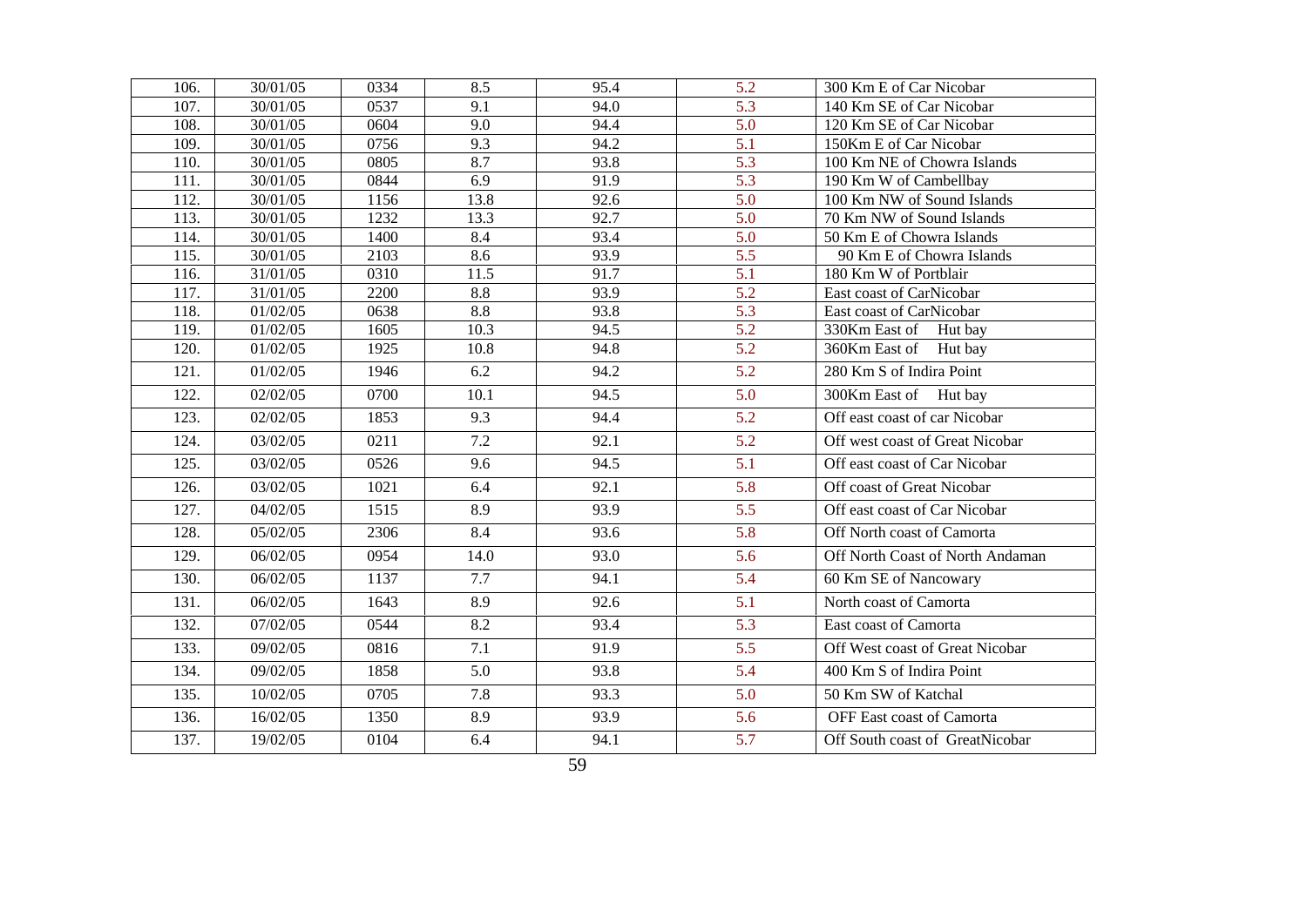| 138. | 20/02/05 | 1714  | 12.0             | 92.2  | 5.4              | South Andaman                     |
|------|----------|-------|------------------|-------|------------------|-----------------------------------|
| 139. | 20/02/05 | 1140  | 3.5              | 93.7  | $\overline{5.2}$ | 250 Km South of Indira Point      |
| 140. | 22/02/05 | 2240  | 11.8             | 91.8  | 5.6              | 60 Km West of Port Blair          |
| 141. | 24/02/05 | 1306  | 3.9              | 94.7  | 5.2              | 300 Km South of Indira Point      |
| 142. | 25/02/05 | 0211  | $\overline{3.7}$ | 93.8  | $\overline{5.0}$ | 340 Km South of Indira Point      |
| 143. | 26/02/05 | 1827  | 4.0              | 94.7  | $\overline{5.9}$ | 300 Km South of Indira Point      |
| 144. | 11/03/05 | 1830  | 8.8              | 93.9  | 5.3              | 140Km East of CarNicobar          |
| 145. | 12/03/05 | 0405  | $\overline{5.4}$ | 95.2  | $\overline{5.5}$ | 200 Km South of Indira Point      |
| 146. | 13/03/05 | 0414  | 10.0             | 92.1  | 5.3              | 75km SW of Hut bay                |
| 147. | 13/03/05 | 0749  | 11.7             | 93.0  | 5.3              | 40Km East of Port Blair           |
| 148. | 14/03/05 | 0343  | 6.4              | 94.0  | $\overline{5.6}$ | Off South coast of Great Nicobar  |
| 149. | 16/03/05 | 1210  | $\overline{5.0}$ | 95.0  | 5.3              | 300 Km South of Indira point      |
| 150. | 18/03/05 | 0451  | $\overline{5.7}$ | 94.9  | $\overline{5.4}$ | 110 Km SE of Indira point         |
| 151. | 21/03/05 | 1944  | 12.3             | 92.1  | 5.0              | Off west coast of Middle Andaman  |
| 152. | 22/03/05 | 1509  | 13.2             | 92.3  | 5.3              | Off west coast of North Andaman   |
| 153. | 23/03/05 | 1447  | 12.6             | 92.8  | $\overline{5.3}$ | Off west coast of middle Andaman  |
| 154. | 25/03/05 | 0635  | 6.5              | 93.9  | 5.4              | South of Great Nicobar Island     |
| 155. | 26/03/05 | 2110  | $4.9^\circ$ S    | 129.5 | 5.6              | Bandra sea                        |
| 156. | 03/04/05 | 0348  | 3.4              | 92.6  | 5.2              | 250 Km South of Indira point      |
| 157. | 03/04/05 | 2013  | 10.40            | 93.1  | $\overline{5.3}$ | SE of Little Andaman              |
| 158. | 18/04/05 | 0308  | 10.1             | 93.9  | 5.0              | Near to Hut Bay                   |
| 159. | 26/04/05 | 0746  | 8.9              | 92.2  | $\overline{5.1}$ | SW of Car Nicobar                 |
| 160. | 27/04/05 | 0746  | 8.9              | 92.2  | 5.1              | SW of Car Nicobar                 |
| 161. | 27/04/05 | 1935  | 8.8              | 93.8  | 5.2              | Off sea coast of Great Nicobar    |
| 162. | 04/05/05 | 08.02 | $\overline{9.7}$ | 91.6  | $\overline{5.5}$ | NW of Car Nicobar                 |
| 163. | 18/05/05 | 17.08 | 5.9              | 92.5  | 6.1              | Off SW Coast of Great Nicobar     |
| 164. | 22.05.05 | 0431  | 5.3              | 93.5  | 5.5              | West coast of Great Nicobar       |
| 165. | 26.05.05 | 1539  | 6.2              | 92.0  | 5.5              | Off South Coast of Great Nicobar  |
| 166. | 31.05.05 | 1258  | 6.0              | 93.9  | 5.0              | Off South Coast of Great Nicobar  |
| 167. | 14.06.05 | 0058  | 8.2              | 93.6  | 5.2              | Camorta                           |
| 168. | 17.06.05 | 0808  | 6.0              | 94.2  | 5.5              | South East Coast of Great Nicobar |
| 169. | 02.07.05 | 2342  | 14.0             | 93.4  | 5.1              | North Andaman                     |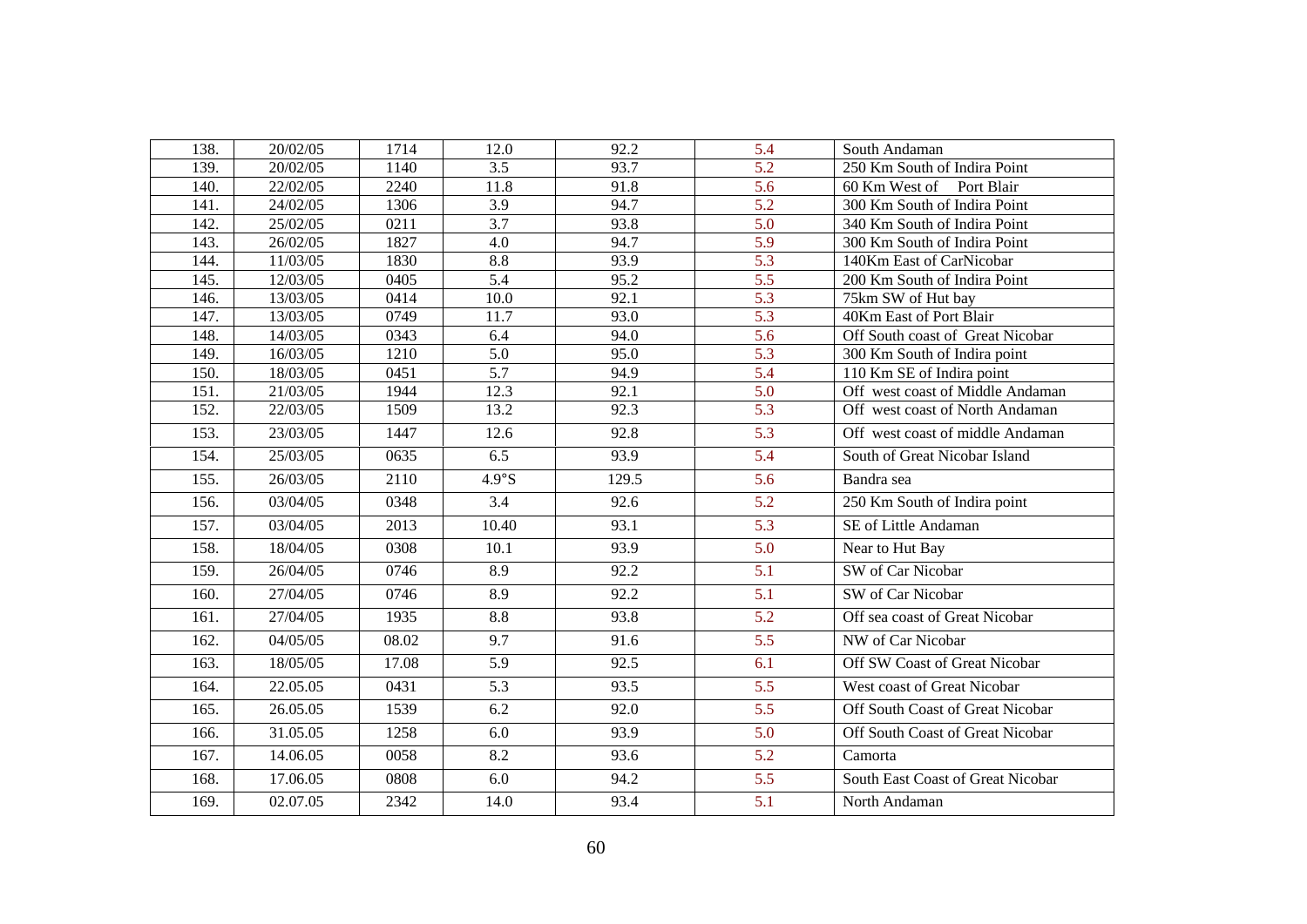| 170.             | 13.0705          | 0600  | 10.7              | 92.0  | 5.5              | Off W. coast of Little Andaman     |
|------------------|------------------|-------|-------------------|-------|------------------|------------------------------------|
| 171.             | 18/07/05         | 07.35 | 08.5S             | 123.6 | $\overline{5.3}$ | Bandra sea                         |
| 172.             | 24/07/05         | 21.12 | 8.4               | 92.5  | 7.2              | W.C of Nicobar Island, 420Km.SW of |
|                  |                  |       |                   |       |                  | P/Blair                            |
| 173.             | 25/07/05         | 07.47 | 7.6               | 92.3  | 5.3              | Nicobar Island                     |
| 174.             | 25/07/05         | 08.56 | 8.9               | 91.4  | 5.7              | Off W Coast of Nicobar Islands     |
| 175.             | 25/07/05         | 18.14 | 8.6               | 91.1  | 5.3              | Off WCoast of Nicobar Islands      |
| 176.             | 26/07/05         | 12.02 | 9.3               | 90.8  | 5.4              | Off WCoast of Nicobar Islands      |
| 177.             | 29/070/05        | 17.57 | 9.2               | 90.7  | $\overline{5.4}$ | Off W Coast of Nicobar Islands     |
| 178.             | 03/08/05         | 13.03 | 11.9              | 92.7  | 5.2              | 38Km SSE of Port Blair             |
| 179.             | 04/08/05         | 05.14 | 6.9               | 92.4  | 5.4              | Nicobar Island                     |
| 180.             | 05/08/05         | 11.42 | $\overline{10.7}$ | 91.6  | $\overline{5.0}$ | Off W Coast of little Andaman      |
| 181.             | 09/08/05         | 16.53 | 8.3               | 93.9  | $\overline{5.6}$ | Nicobar Island                     |
| 182.             | 15.08.05         | 0148  | 13.3              | 92.2  | 5.3              | Off West Coast of N. Andaman       |
| 183.             | 21.08.05         | 1357  | 12.5              | 91.7  | 4.7              | North Andaman Islands              |
| 184.             | 28.08.05         | 1014  | 6.2               | 93.8  | 5.5              | Off South coast of G Nicobar       |
| 185.             | 29.08.05         | 2015  | 11.4              | 91.9  | 5.1              | Off W. coast of S. Andaman         |
| 186.             | 06.0905.         | 1641  | 8.3               | 91.0  | 5.0              | Nicobar Islands                    |
| 187.             | 07.09.05         | 1239  | 6.8               | 95.0  | 5.0              | Off east coast of G Nicobar        |
| 188.             | 13.09.05         | 2003  | 8.5               | 92.1  | 5.5              | Off South Coast of Car Nicobar     |
| 189.             | 14.09.05         | 1347  | 8.7               | 91.4  | 5.1              | Off West Coast of Nicobar          |
| 190.             | 18.09.05         | 0917  | 7.9               | 94.0  | 5.4              | Nicobar Islands                    |
| 191.             | 04.10.05         | 0339  | 6.4               | 93.6  | $\overline{5.3}$ | <b>Great Nicobar islands</b>       |
| 192.             | 05.10.05         | 1749  | 8.6               | 91.9  | 5.3              | Off w. Coast of Nicobar Islands    |
| 193.             | 06.10.05         | 0823  | 7.7               | 93.0  | 5.1              | Off w. Coast of Nicobar Islands    |
| 194.             | 11.10.05         | 0908  | $\overline{11.2}$ | 92.1  | $\overline{5.5}$ | South Andaman                      |
| 195.             | 11.10.05         | 1951  | 12.2              | 92.3  | 5.0              | Off w.coast of South Andaman       |
| 196.             | 16.10.05         | 1529  | 10.7              | 92.1  | 5.2              | West of Little. Andaman            |
| 197.             | 31.10.05         | 16.04 | 17.5              | 92.2  | 5.1              | Central Bay of Bengal              |
| 198.             | 09/11/05         | 13.47 | 12.0              | 92.5  | 5.0              | AndamanIsland                      |
| 199.             | 22.1105          | 17.49 | 14.0              | 93.0  | 5.0              | Off west coast of North Andaman    |
|                  | <b>Year 2006</b> |       |                   |       |                  |                                    |
| 1.               | 06.01.06         | 09.55 | 12.3              | 96.6  | $\overline{5.7}$ | $\overline{N}$ . Andaman sea       |
| 2.               | 11.01.06         | 23.59 | 12.5              | 92.4  | 4.8              | W. Middle Andaman (felt)           |
| $\overline{3}$ . | 15/01/06         | 12.06 | 13.7              | 92.1  | 5.1              | Andaman Island                     |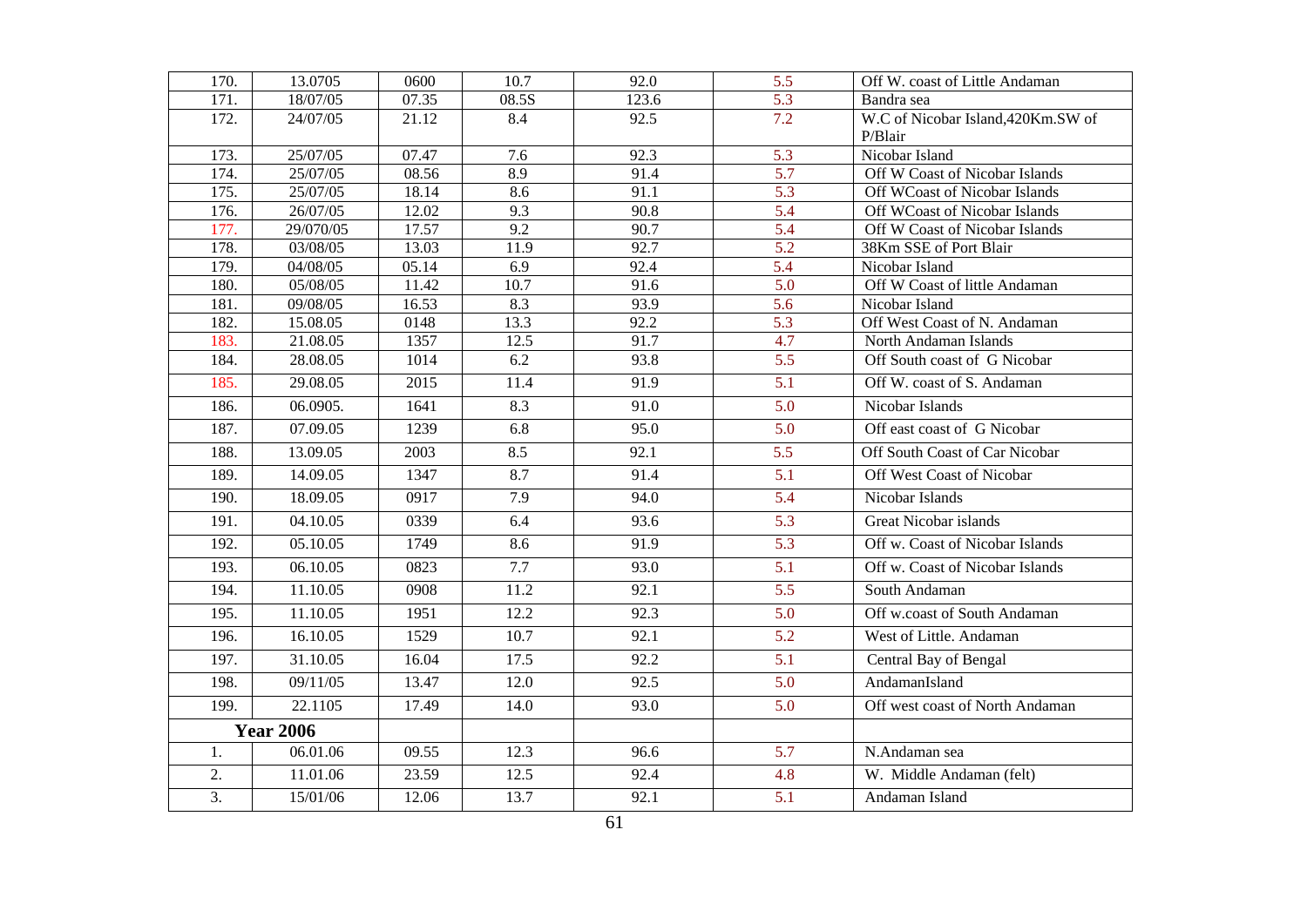| 4.               | 20.01.06 | 22.30 | 11.4  | 92.1 | 4.2              | Wsw of Port Blair                |
|------------------|----------|-------|-------|------|------------------|----------------------------------|
| 5.               | 21.01.06 | 09.37 | 13.1  | 92.6 | 5.9              | W.Coast Of N.Andaman             |
| 6.               | 04.02.06 | 02.04 | 11.7  | 92.1 | 5.9              | 84 Km.of W of Port Blair         |
| $\overline{7}$ . | 05.02.06 | 19.11 | 11.7  | 91.4 | 5.0              | W coast of Port Blair            |
| 8.               | 09.03.06 | 20.42 | 10.5  | 94.1 | 5.2              | 160 Km East of Hut bay           |
| $\overline{9}$ . | 09.03.06 | 20.49 | 11.2  | 94.5 | $\overline{5.0}$ | 200 Km East of Hut bay           |
| 10.              | 09.03.06 | 23.52 | 10.4  | 94.0 | 5.1              | 150 Km East of Hut bay           |
| 11.              | 10.03.06 | 09.35 | 10.5  | 94.3 | 5.2              | 180 Km East of Hut bay           |
| 12.              | 10.03.06 | 10.13 | 9.9   | 93.4 | $\overline{5.2}$ | 120 Km East of Hut bay           |
| 13.              | 11.03.06 | 17.19 | 11.1  | 94.5 | 5.0              | 200 Km East of Hut bay           |
| 14.              | 13.03.06 | 04.29 | 14.1  | 93.3 | 5.2              | 40 Km NE of Diglipur             |
| 15.              | 16.03.06 | 19.29 | 11.2  | 94.8 | $\overline{5.0}$ | 200 Km East of Hut bay           |
| 16.              | 16.03.06 | 20.42 | 5.9   | 94.3 | 5.1              | 100Km SE of Indira Point         |
| 17.              | 25.03.06 | 12.41 | 12.7  | 92.9 | 4.4              | 116Km North of Port Blair (felt) |
| 18.              | 3.04.06  | 18.02 | 11.5  | 93.3 | $\overline{4.3}$ | 70 Km East of Port Blair (felt)  |
| 19.              | 12.04.06 | 13.26 | 11.7  | 92.3 | 4.4              | Felt                             |
| 20.              | 14.04.06 | 15.56 | 9.4   | 93.0 | 5.0              | Off North coast of car Nicobar   |
| 21.              | 21.04.06 | 07.30 | 12.0  | 92.5 | 4.1              | 60 Km SSW of Port Blair (Felt)   |
| 22.              | 24.04.06 | 12.19 | 13.3  | 91.7 | 4.7              | Off west cost of N/Andaman[felt] |
| 23.              | 08.05.06 | 04.05 | 12.57 | 93.2 | 4.4              | Near Port Blair [felt]           |
| 24.              | 17.05.06 | 12.17 | 07.6  | 91.8 | 4.8              | WestcostofGreat Nicobar[Felt]    |
| 25.              | 21/05/06 | 11.40 | 16.2  | 93.0 | 5.0              | East central Bay off Bengal      |
| 26.              | 03.06.06 | 18.31 | 13.1  | 92.1 | 5.3              | Andaman Island                   |
| 27.              | 21.06.06 | 18.05 | 07.2  | 92.1 | 5.5              | Nicobar islands                  |
| 28.              | 27.06.06 | 20.32 | 09.6  | 94.1 | 5.2              | Nicobar islands                  |
| 29.              | 27.06.06 | 23.37 | 06.9  | 92.8 | 5.8              | Nicobar islands                  |
| 30.              | 27.07.06 | 13.32 | 12.0  | 92.8 | 4.6              | 35km from port Blair [Felt]      |
| 31.              | 02.08.06 | 18.42 | 09.6  | 92.4 | 5.0              | Nicobar Island                   |